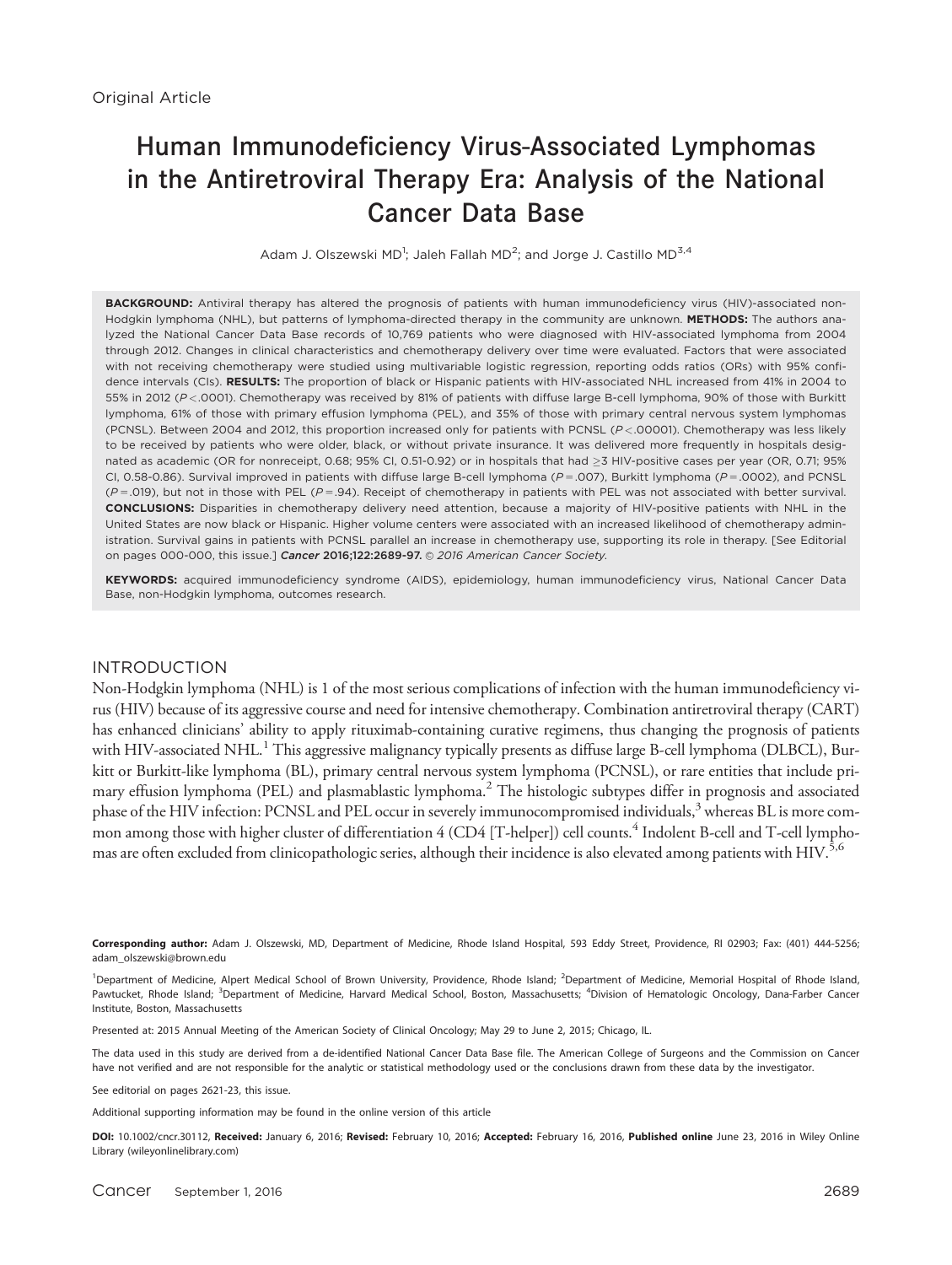Population-based research on HIV-associated lymphoma is hampered by limited identification of cases in cancer registries. Prior studies relied on pooled data from clinical trials, observational cohorts of HIV-positive patients (such as the one from Centers for Acquired Immunodeficiency Syndrome [AIDS] Research Network of Integrated Clinical Systems [CNICS]), or linkages between cancer and HIV registries (the HIV/AIDS Cancer Match Study [HACM]).<sup>1,7-9</sup> They demonstrated decreasing incidence of HIV-associated NHL, improved survival in the post-CART era, and an association between survival and CD4 cell count, but did not assess the use of chemotherapy in the community. Recent data indicate disparities in cancer treatments among HIV-infected patients that are particularly important in the setting of curative chemotherapy for NHL.<sup>10</sup>

We hypothesized that the evolving epidemiology of HIV/AIDS would alter clinical characteristics and chemotherapy delivery in HIV-associated lymphoma. Our objectives were to compare recent trends in demographics, chemotherapy use, and associated survival using a nationwide registry.

# MATERIALS AND METHODS

## Data Source and Cohort Selection

This study used de-identified data from the National Cancer Data Base (NCDB) and was exempt from oversight of the institutional review board. The NCDB is a joint project of the Commission on Cancer of the American College of Surgeons and the American Cancer Society. It collects registry records from >1500 facilities and captures approximately 85% of all patients with lymphoma in the United States.<sup>11</sup> Participating institutions must collect survival data on >90% of known living patients annually. The NCDB contains information about cancer histology, staging, and the first course of treatment, including chemotherapy. Since 2004, HIV status was recorded for patients with NHL, with the exception of mycosis fungoides or Sezary syndrome, which were excluded from our study. We extracted data on 359,731 lymphomas diagnosed between 2004 and 2012. We excluded 35,130 patients (including 5.6% of HIVpositive patients) who were treated entirely outside of the reporting facility (for whom data collection was not required), and 2751 from hospitals that never reported HIV status on their patients.

# Variables and Endpoints

NHL histology was assigned according to the World Health Organization classification.<sup>12</sup> We distinguished the following categories: DLBCL, BL, PCNSL, PEL, Bcell lymphoblastic, indolent B-cell lymphoma (follicular, mantle cell, marginal zone, lymphoplasmacytic, and small lymphocytic lymphomas), T-cell lymphoma, and unspecified lymphomas. Plasmablastic lymphoma  $(N = 269)$  and NHL arising from human herpesvirus-8–positive, multicentric Castleman disease  $(N = 46)$ were distinguished only since 2010, so we grouped them with unspecified NHL. Race/ethnicity was categorized as white non-Hispanic, white Hispanic, black, and Asian/other. Socioeconomic status was approximated by median income in patients' zip codes of residence (linked from the American Community Survey) and by individual health insurance status. Stage was assigned according to the American Joint Committee on Cancer schemas. The type of cancer program was designated by the Commission on Cancer based on annual case volume and available oncology services in the facility.<sup>11</sup> Facility case volume was calculated as the average number of HIV-associated lymphomas per year.

Chemotherapy administration was recorded without details of specific drugs, doses, duration, or response to treatment. Overall survival (OS) was calculated from the date of diagnosis until death or last follow-up by the registry. OS was not reported for 2012 cases, and they were excluded from the survival analysis. There were no data on CD4 cell counts, viral load, opportunistic infections, CART, or virologic control. The timing between the HIV and NHL diagnoses also was unrecorded.

# Statistical Methods

Trends in characteristics were described using crude case numbers and proportions. Nonreceipt of chemotherapy was studied in a multivariable, mixed-effects logistic regression model, assuming a facility-specific random intercept that corresponds to local propensity to administer chemotherapy. Trends in OS between the periods 2004 through 2006, 2007 through 2009, and 2010 through 2011 were assessed by jointly testing coefficients from Cox models stratified by histology, sex, race, and quartiles of age. The proportional hazard assumption was verified using Schoenfeld residuals. Missing data (race, 2%; insurance, 2%; stage, 4%; B symptoms, 15%; receipt of chemotherapy, 2%) were multiply imputed by chained equations, creating 20 imputed data sets. Proportions of patients receiving chemotherapy, coefficients, and standard errors for regression models were then averaged using Rubin rules, incorporating uncertainty resulting from data missing at random.<sup>13</sup> Two-sided P values with an  $\alpha$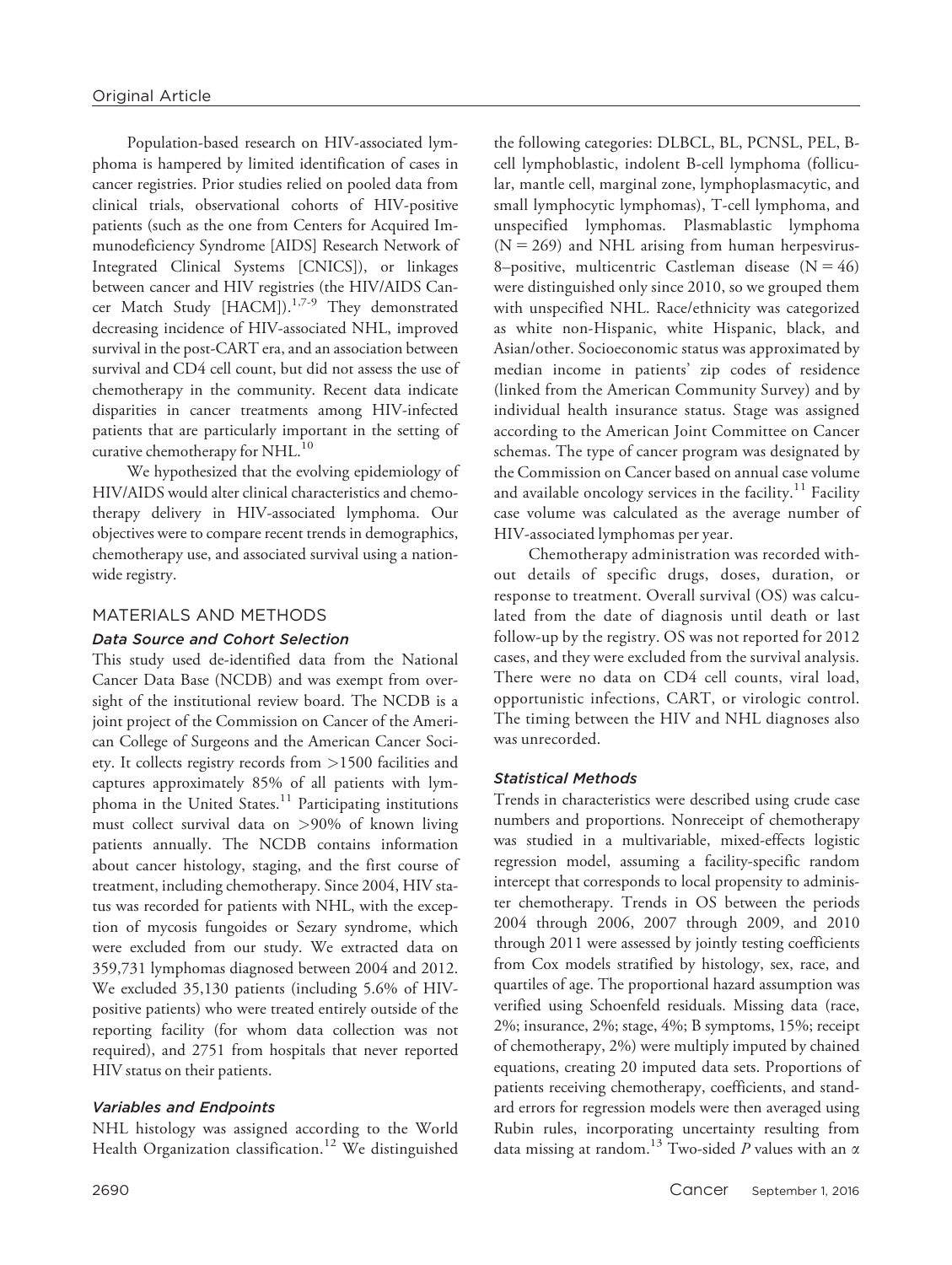TABLE 1. Comparison of Human Immunodeficiency Virus (HIV)-Positive and HIV-Negative Patients With Non-Hodgkin Lymphoma

|                                     | No. of Patients (%)           |                                  |
|-------------------------------------|-------------------------------|----------------------------------|
| Variable                            | HIV-Positive,<br>$n = 10,769$ | HIV-Negative,<br>$n = 311,081^a$ |
| Age group, y                        |                               |                                  |
| 18-39                               | 2711 (25.2)                   | 19,049 (6.1)                     |
| 40-59                               | 6157 (57.2)                   | 82,425 (26.5)                    |
| 60-74                               | 1282 (11.9)                   | 111,662 (35.9)                   |
| $\geq$ 75                           | 619 (5.7)                     | 97,945 (31.5)                    |
| Sex                                 |                               |                                  |
| Female                              | 2530 (23.5)                   | 147,882 (47.5)                   |
| Male                                | 8239 (76.5)                   | 163,199 (52.5)                   |
| Race/ethnicity                      |                               |                                  |
| White non-Hispanic                  | 5252 (48.8)                   | 258,954 (83.2)                   |
| <b>White Hispanic</b>               | 1473 (13.7)                   | 16,466 (5.3)                     |
| <b>Black</b>                        | 3578 (33.2)                   | 21,705 (7)                       |
| Asian/other                         | 182 (1.7)                     | 8214 (2.6)                       |
| Unrecorded                          | 284 (2.6)                     | 5742 (1.8)                       |
| Health insurance                    |                               |                                  |
| Private                             | 4156 (38.6)                   | 119,918 (38.5)                   |
| Medicaid                            | 2674 (24.8)                   | 14,225 (4.6)                     |
| Medicare                            | 2358 (21.9)                   | 157,519 (50.6)                   |
| Uninsured                           | 1183 (11)                     | 10,722 (3.4)                     |
| Other                               | 88 (0.8)                      | 2782 (0.9)                       |
| Unknown                             | 310 (2.9)                     | 5915 (1.9)                       |
| Annual income                       |                               |                                  |
| $<$ \$38,000                        | 3150 (29.3)                   | 48,253 (15.5)                    |
| \$38,000-\$47,999                   | 2602 (24.2)                   | 71,420 (23)                      |
| \$48,000-\$62,999<br>$\ge$ \$63,000 | 2474 (23)<br>2290 (21.3)      | 83,361 (26.8)                    |
| Unknown                             | 253 (2.3)                     | 101,355 (32.6)<br>6692 (2.2)     |
| Histology                           |                               |                                  |
| Diffuse large B-cell                | 5003 (46.5)                   | 113,898 (36.6)                   |
| <b>Burkitt</b>                      | 1588 (14.7)                   | 4556 (1.5)                       |
| Primary central nervous system      | 977 (9.1)                     | 8312 (2.7)                       |
| Primary effusion                    | 106(1)                        | 75 (< 0.1)                       |
| B-lymphoblastic                     | 21 (0.2)                      | 630 (0.2)                        |
| Indolent B-cell                     | 1071 (9.9)                    | 126,854 (40.8)                   |
| T-cell                              | 568 (5.3)                     | 20,905 (6.7)                     |
| Unspecified subtype                 | 1435 (13.3)                   | 35,851 (11.5)                    |
| Stage                               |                               |                                  |
| L                                   | 2325 (21.6)                   | 85,804 (27.6)                    |
| Ш                                   | 1248 (11.6)                   | 48,159 (15.5)                    |
| Ш                                   | 1663 (15.4)                   | 52,027 (16.7)                    |
| IV                                  | 5193 (48.2)                   | 113,710 (36.6)                   |
| Unrecorded                          | 340 (3.2)                     | 11,381 (3.7)                     |
| <b>B</b> symptoms                   |                               |                                  |
| Absent                              | 4491 (41.7)                   | 196,920 (63.3)                   |
| Present                             | 5066 (47)                     | 68,521 (22)                      |
| Unrecorded                          | 1212 (11.3)                   | 45,640 (14.7)                    |
| Primary site                        |                               |                                  |
| Nodal                               | 7261 (67.4)                   | 216,786 (69.7)                   |
| Extranodal                          | 3508 (32.6)                   | 94,295 (30.3)                    |
| Cancer program                      |                               |                                  |
| Community/other                     | 843 (7.8)                     | 33,971 (10.9)                    |
| Comprehensive community             | 4353 (40.4)                   | 167,576 (53.9)                   |
| Academic/research                   | 5573 (51.8)                   | 109,534 (35.2)                   |

<sup>a</sup> In this large data set, all chi-square P values were  $<$  00001.

level of .05 and 95% confidence intervals (CIs) were calculated using the Stata/MP 14.0 statistical software package (StataCorp LP, College Station, Tex).

## RESULTS

#### Patient Characteristics

Among 321,850 patients with NHL, 3.4% (10,769) were HIV-positive. Patients who had negative (56%) or unrecorded (40.7%) HIV status had very similar clinical characteristics (Supporting Table 1; see online supporting information). We grouped them as HIV-negative, because cancer registry flagging correctly identifies the majority of HIV-associated lymphomas,<sup>14</sup> and because this method was used in previous population-based studies to account for patients who did not get tested for  $HIV$ .<sup>5,15</sup> We validated this approach by repeating all relevant comparisons for only unequivocally HIV-positive or HIV-negative patients, with consistent results (data not shown). On average, HIV-positive patients were younger (median age, 47 years; interquartile range, 40-55 years), more often male, nonwhite, uninsured or with Medicaid insurance (indicating poverty or disability), and resided in poorer areas (Table 1). Their lymphomas were characterized more often by advanced stage or B symptoms. The most common histologies were DLBCL (47%), BL (15%), unspecified NHL (13%), indolent B-cell lymphomas (10%), and PCNSL (9%). Patients with PEL were almost exclusively male, and those with PCNSL included the highest proportion of black (43%) and white Hispanic (18%) individuals (Supporting Table 2; see online supporting information).

#### Trends in Clinical Characteristics

Between 2004 and 2012, the number of reported HIVassociated lymphomas decreased from 1329 to 896 per year (Fig. 1a). The median age did not change during this period, but the proportion of men increased from 75% to 81%. The decline in cases was significantly larger  $(by > 50\%$ , from 729 to 357 cases) among white non-Hispanic patients compared with white Hispanic patients (17% decrease, from 178 to 147) and black patients (7% decrease, from 374 to 348;  $P < .00001$ ). Consequently, in 2012, 50% of men and 77% of women with HIVassociated lymphoma were black or Hispanic. Such shifts were not evident in the HIV-negative cohort.

The decline in HIV-associated lymphomas was most pronounced for DLBCL, PCNSL, indolent B-cell, and T-cell histologies (Fig. 1b). In contrast, the number of BL cases (167 in 2004 vs 170 in 2012) remained relatively unchanged, thus significantly increasing the proportion of BL from 13% to 19% ( $P < .00001$ ).

#### Delivery of Chemotherapy

Altogether, 74% of HIV-positive patients received chemotherapy. This proportion varied by histology: it was 81%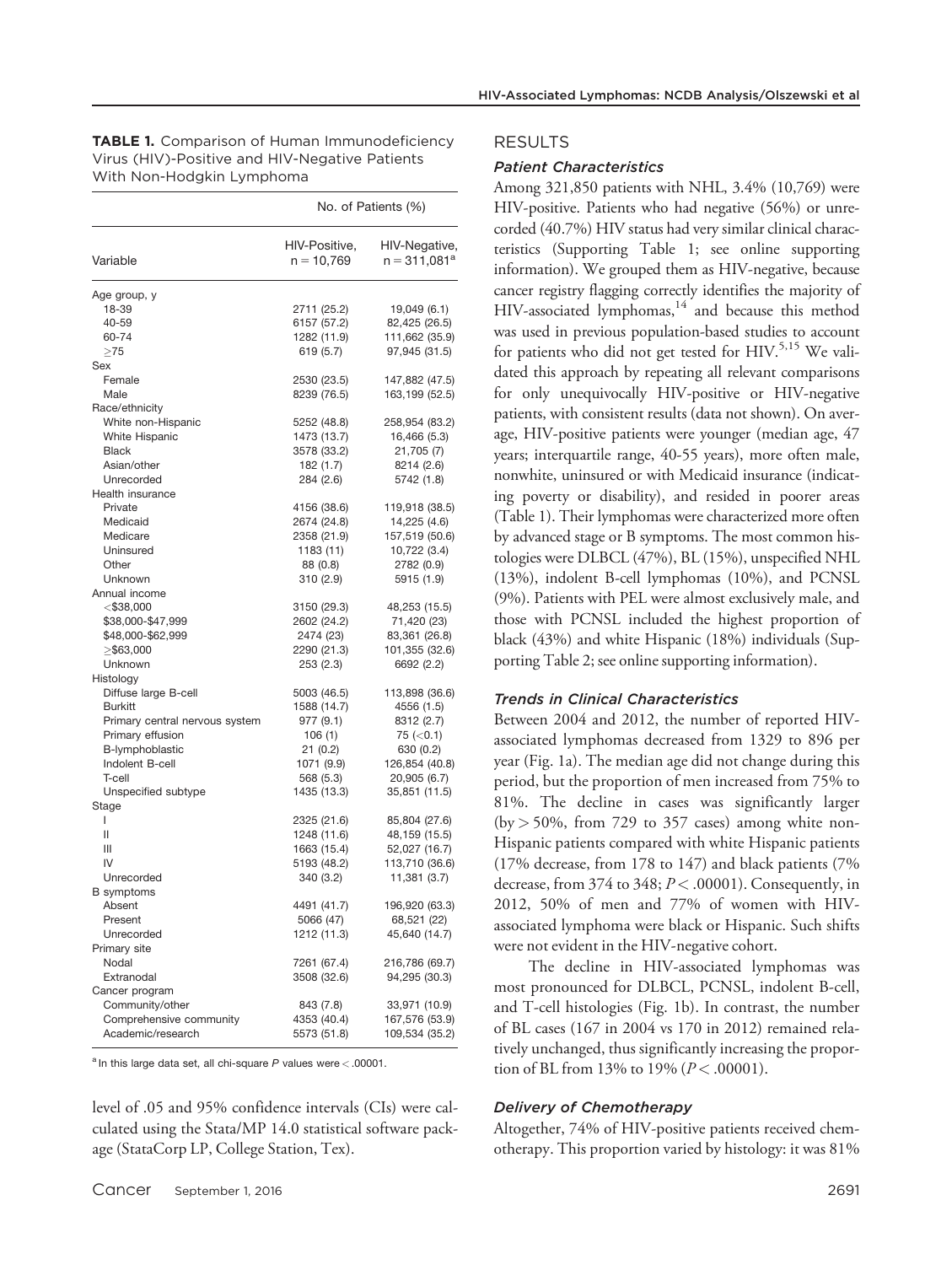

Figure 1. Charts illustrate trends in the crude numbers and proportions of patients with non-Hodgkin lymphoma in the National Cancer Data Base stratified by (a) race/ethnicity and (b) histologic subtype. Note the different scale on the y-axis for human immunodeficiency virus (HIV)-positive and HIV-negative populations. CNS indicates central nervous system.

for DLBCL, 90% for BL, 61% for PEL, but only 35% for PCNSL. Furthermore, chemotherapy was delivered to 70% of patients with T-cell lymphoma, 64% of those with indolent B-cell lymphoma, and 64% of those with unspecified lymphomas. Among HIV-negative patients, these proportions were similar for those with DLBCL (83%) and BL (89%), lower for those with PEL (49%), and twice as high for those with PCNSL (70%;  $P < .00001$ ). Between 2004 and 2012, the proportion of HIV-positive patients who received chemotherapy did not change significantly for those with DLBCL, BL, or PEL, whereas it increased significantly for those with PCNSL after 2009 (Fig. 2).

We evaluated the factors associated with nonreceipt of chemotherapy among HIV-positive patients with DLBCL or BL—2 subtypes that require immediate systemic treatment (Table 2). In a multivariable model, the odds of not receiving chemotherapy increased with age and were higher in patients who were black, without private insurance, had DLBCL (rather than BL), or had stage I lymphoma. The risk was significantly lower in hospitals that were designated as academic/research institutions and those that reported -3 HIV-associated NHL cases per year. These higher volume facilities constituted 7.5% of 1340 unique cancer programs but cared for 46% of HIV-positive (and 19% of HIV-negative) patients. They were more commonly located in metropolitan counties with a population of  $>1$  million (72% vs 45%,  $P = .00003$ ), and proportionally treated more black patients (14% vs 6%) or Hispanic patients (10% vs 5%;  $P < .00001$ ). A statistically significant variation in chemotherapy use between individual hospitals was confirmed by a positive intraclass correlation.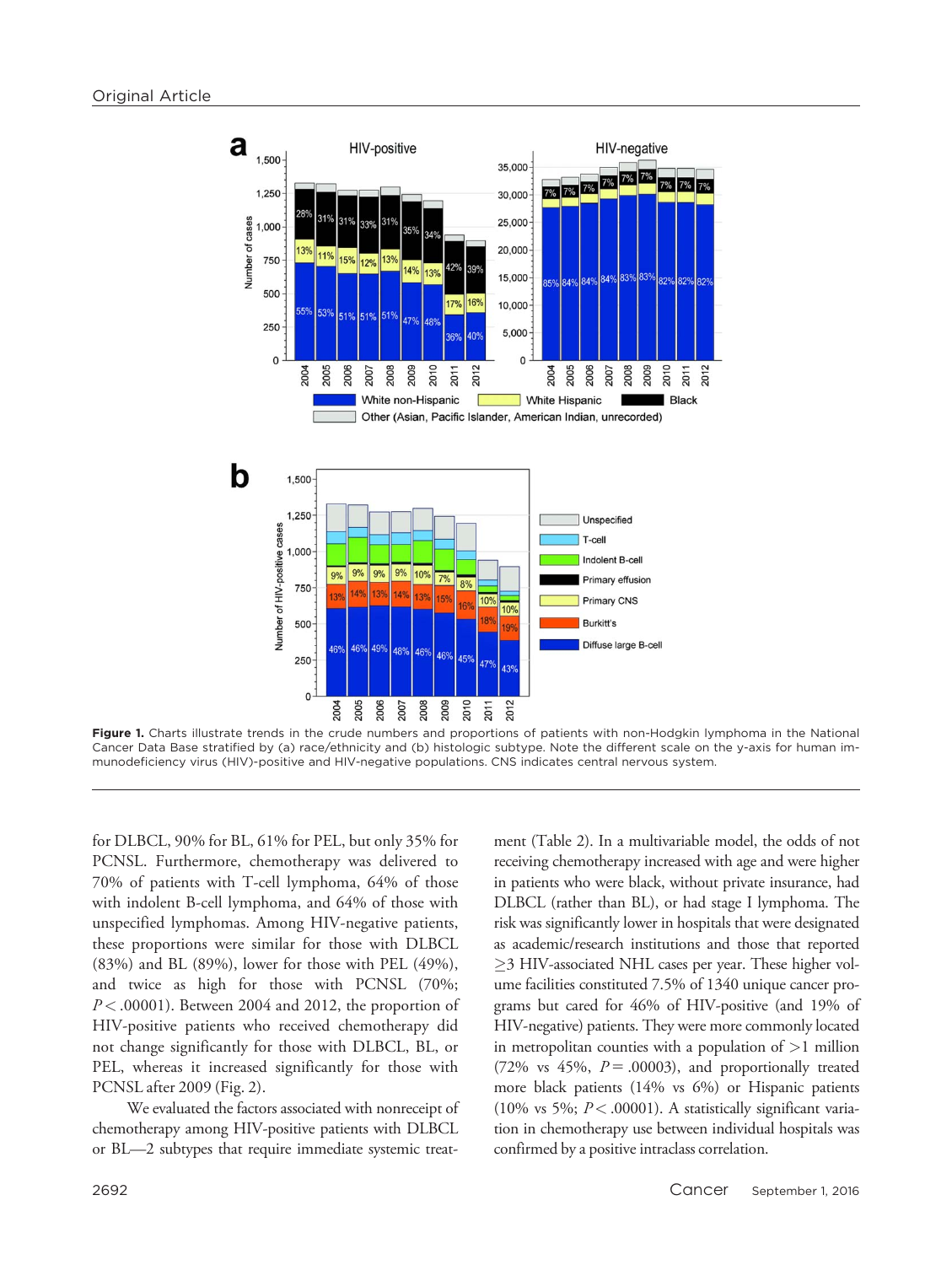

Figure 2. Trends in the proportions of human deficiency virus (HIV)-positive patients who received chemotherapy are illustrated. DLBCL indicates diffuse large B-cell lymphoma; PCNSL, primary central nervous system lymphoma; PEL, primary effusion lymphoma.

#### Survival Outcomes

OS was analyzed for 4 classic HIV-associated lymphomas: DLBCL, BL, PCNSL, and PEL (Fig. 3a). The median follow-up among censored patients was 4 years (interquartile range, 2-6 years). The median OS was 2 years (95% CI, 1.8-2.4 years) for DLBCL, 2.2 years (95% CI, 1.4-3.5 years) for BL, 0.3 years (95% CI, 0.26-0.33 years) for PCNSL, and 0.4 years (95% CI, 0.2-0.7 years) for PEL. Estimates at 5 years were 42% (95% CI, 41%-44%) for DLBCL, 45% (95% CI, 42%-48%) for BL, 22% (95% CI, 19%-25%) for PCNSL, and 28% (95% CI, 19%-37%) for PEL. Respective estimates in the HIVnegative cohort were 54%, 52%, 29%, and 10%.

Survival was better among HIV-positive patients who received chemotherapy (Fig. 3b), with a median OS of 4.1 years (95% CI, 3.3-4.8 years) for DLBCL, 3.9 years (95% CI, 2.4-5.7 years) for BL, 1.5 years (95% CI, 0.8-3.1 years) for PCNSL, and 0.7 years (95% CI, 0.4-1.1 years) for PEL. The OS rate at 5 years was 48% (95% CI, 46%-49%) for DLBCL, 48% (95% CI, 45%-51%) for BL, 40% (95% CI, 34%-47%) for PCNSL, and 28% (95% CI, 17%- 41%) for PEL. Those estimates were significantly higher compared with those for patients who did not receive chemotherapy in all subtypes except PEL (28% with and 25% without chemotherapy) (Supporting Table 3; see online supporting information). In the trend analysis, OS significantly improved for patients with DLBCL, BL, and (after 2009) for PCNSL, whereas no improvement was detectable for those with PEL (Fig. 3c-f).

## **DISCUSSION**

In this comprehensive study, which included the majority of HIV-associated lymphomas in the United States from

2004 to 2012, we demonstrated significant shifts in epidemiology, the application of chemotherapy, and survival. Receipt of chemotherapy varied by histology, sociodemographic features, and type of treating hospital. These findings are important, because most Americans with HIVassociated lymphoma are now black or Hispanic, and the ability to deliver chemotherapy closely correlates with survival outcomes.

Proportions of racial/ethnic subgroups mirror the incidence of HIV in the United States. Blacks constituted 13% of the country's population in 2013, but they accounted for 42% of new HIV infections among men and 63% among women.<sup>16</sup> The incidence of HIVassociated lymphoma has decreased overall since the 1990s, although prior studies did not analyze it in racial subgroups.<sup>9</sup> We observed an uneven decline, which was markedly more pronounced in the white non-Hispanic population, possibly reflecting disparities in patients' immune status, considering the higher rate of virologic failure on CART among blacks.<sup>17</sup> Similar shifts in proportions of different races are evident in HIV-associated Hodgkin lymphoma.<sup>18</sup> Compared with our more recent data, the HACM study (1996-2010) demonstrated a similar proportion of DLBCL (50%), but less BL (9%), and more PCNSL (16%).<sup>6</sup> The CNICS study (1996-2010) reported an increasing proportion of BL over time, but our data indicated that this was because of a reciprocal decrease in DLBCL and other subtypes rather than an increase in BL.<sup>8</sup>

We also placed survival outcomes in the context of chemotherapy application, although chemotherapy use was only identified as a binary variable, without distinguishing specific regimens. The HACM researchers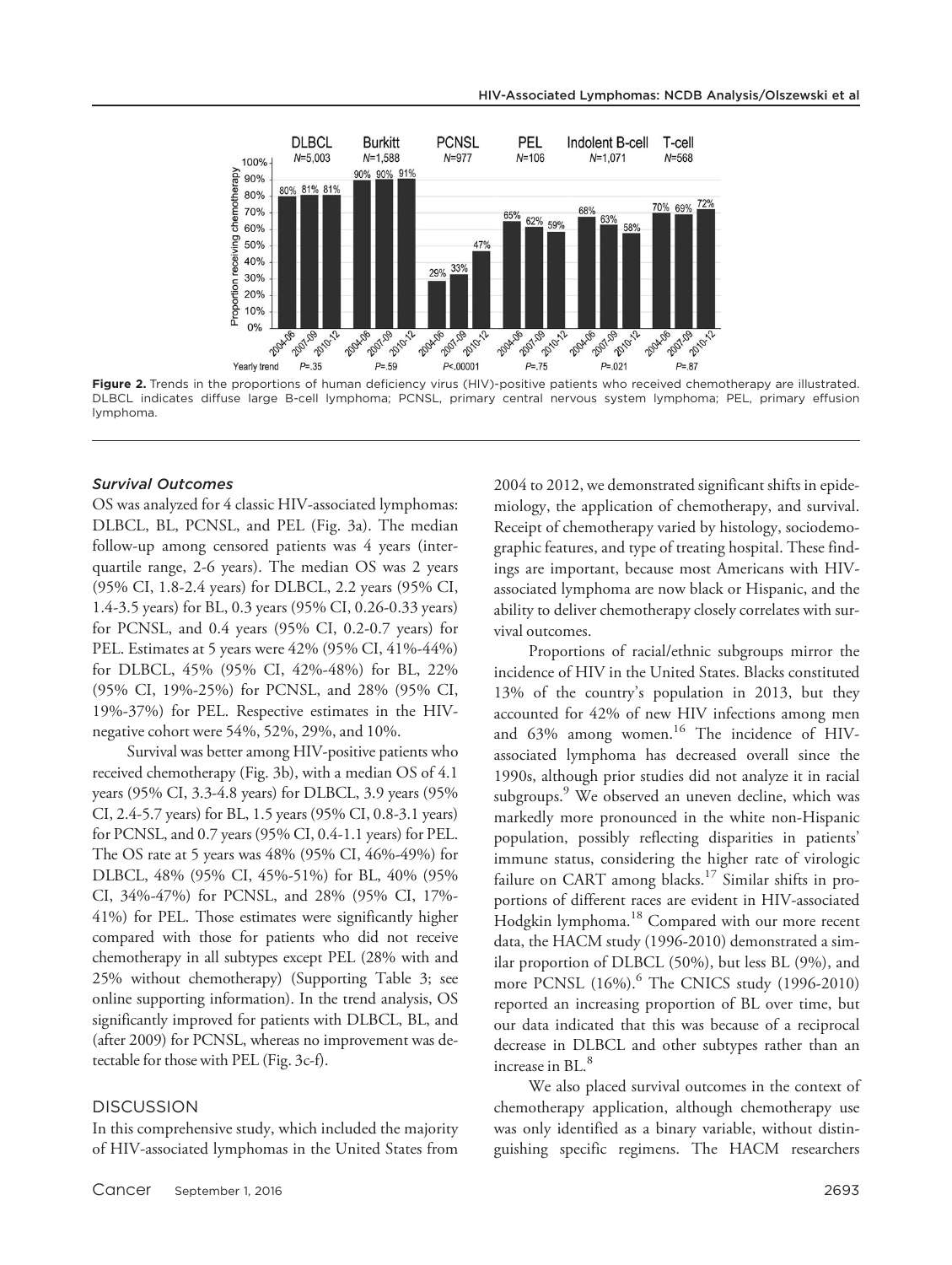TABLE 2. Factors Associated With Nonreceipt of Chemotherapy Among Human Immunodeficiency Virus-Positive Patients With Diffuse Large B-Cell or Burkitt Lymphoma in a Multivariable Logistic Model,  $N = 6591$ 

| Variable                           | OR (95% CI)            | P        |
|------------------------------------|------------------------|----------|
| Age group, y                       |                        |          |
| 18-39                              | Reference              | < 0.0001 |
| 40-59                              | 1.43 (1.20-1.71)       |          |
| 60-74                              | 1.63 (1.24-2.14)       |          |
| >75                                | 2.27 (1.58-3.26)       |          |
| Sex                                |                        |          |
| Female                             | Reference              | .77      |
| Male                               | 1.03 (0.86-1.22)       |          |
| Race                               |                        |          |
| White non-Hispanic                 | Reference              | .0018    |
| <b>White Hispanic</b>              | 1.22 (0.99-1.54)       |          |
| Black                              | 1.41 (1.18-1.68)       |          |
| Asian/other                        | 1.03 (0.57-1.86)       |          |
| Histology                          |                        |          |
| Diffuse large B-cell               | Reference              | < 0.0001 |
| <b>Burkitt</b>                     | $0.51(0.42 - 0.62)$    |          |
| Stage                              |                        |          |
| L                                  | Reference              | < .00001 |
| Ш                                  | $0.50(0.39 - 0.65)$    |          |
| Ш                                  | $0.38(0.30-0.50)$      |          |
| IV                                 | $0.69$ (0.57-0.84)     |          |
| <b>B</b> symptoms                  |                        |          |
| Absent                             | Reference              | .74      |
| Present                            | $0.97(0.84 - 1.14)$    |          |
| Annual income                      |                        |          |
| $<$ \$38,000                       | 1.23 (0.99-1.52)       | .15      |
| \$38,000-\$47,999                  | 1.21 (0.97-1.51)       |          |
| \$48,000-\$62,999                  | 1.03 (0.83-1.28)       |          |
| $>$ \$63,000                       | Reference              |          |
| Health insurance                   |                        |          |
| Private                            | Reference              | < 0.0001 |
| Medicaid                           | 1.55 (1.29-1.87)       |          |
| Medicare                           | 1.55 (1.26-1.92)       |          |
| Uninsured                          | 2.11 (1.67-2.67)       |          |
| Other insurance                    | 1.22 (0.55-2.72)       |          |
| Facility case volume per y         |                        |          |
| $<$ 3                              | Reference              | .0005    |
| >3                                 | $0.71(0.58-0.86)$      |          |
| Cancer program                     |                        |          |
| Community/other                    | Reference              | .016     |
| Comprehensive community            | $0.86$ (0.65-1.13)     |          |
| Academic/research                  | $0.68$ $(0.51 - 0.92)$ |          |
| Year of diagnosis (per 1 y)        | $0.99(0.96 - 1.01)$    | .29      |
| Individual hospital intraclass     | $(3.7\% - 10.8\%)$     |          |
| correlation = $6.4\%$ <sup>a</sup> |                        |          |

Abbreviations: CI, confidence interval; OR, odds ratio.

<sup>a</sup> This is a random effect for measuring variation among all treating hospitals; an intraclass correlation of 0% indicates no significant variation.

previously demonstrated higher rates of nontreatment among HIV-positive individuals with various cancers.<sup>10</sup> Another registry-based case-control study indicated a high risk of dose reductions in lymphoma chemotherapy.<sup>19</sup> Advanced immunodeficiency, AIDS-related infections, and comorbidities are among the barriers to administering curative systemic regimens in patients with HIVassociated lymphoma. Because rituximab-containing

chemotherapy exhibited high toxicity among patients with low CD4 cell counts in the initial randomized trial, clinicians were hesitant about using immunochemotherapy in the HIV-positive population.<sup>20</sup> Subsequent studies demonstrated safety of this approach in less compromised patients,<sup>21,22</sup> and rituximab repeatedly conferred survival benefits for HIV-positive patients who had CD20 expressing NHL. $^{23,\overline{24}}$  We observed no change in the proportion of patients receiving chemotherapy for DLBCL and BL between 2004 and 2012, whereas OS improved during that period. Better management of HIV itself, including access and adherence to CART, and better supportive care likely contribute to these favorable trends. An advantage may also be in the quality of chemotherapeutic regimens, because the application of novel infusional regimens is associated with better  $OS^{22,24,25}$  We corroborated no significant difference in survival between patients with DLBCL and BL, as previously suggested in the CNICS report (44% and 50% at 5 years, respectively) and in a German observational study (63% and 69% at 2 years, respectively).  $8,26$ 

We observed a significant association between receipt of chemotherapy for HIV-associated lymphoma and certain patient-specific and hospital-specific factors. We acknowledge a lack of important confounders in the NCDB (the presence of AIDS, CART, performance status, and psychosocial barriers to treatment) that limited the interpretation of our findings. Substance abuse, homelessness, and mental health disorders are prevalent among individuals with HIV and influence their health outcomes.<sup>27-29</sup> Advanced immunodeficiency may correlate with race or insurance-related disparities, although cancer treatment was less likely among black patients even after adjustment for CD4 count and the mode of HIV transmission in the HACM study.<sup>10</sup> Sociodemographic disparities in treatment and survival have been widely reported in patients with HIV-negative lymphomas.<sup>30,31</sup> A study focused on adolescents and young adults suggested that racial disparities in NHL survival were attenuated after excluding HIV-positive patients from the cohort.<sup>32</sup> Our study highlights the importance of addressing correctible disparities in a disease in which the majority of patients are black or Hispanic and thus vulnerable to both HIVrelated and socioeconomic barriers to curative cancer therapy. Cancer programs could streamline their patient navigation resources, expand psychosocial support services, and focus on coordination of care to assure that HIVpositive patients with lymphoma can receive curative chemotherapy as well as CART. An additional novel finding is that nonreceipt of chemotherapy was nearly 30% less likely for patients who received treatment at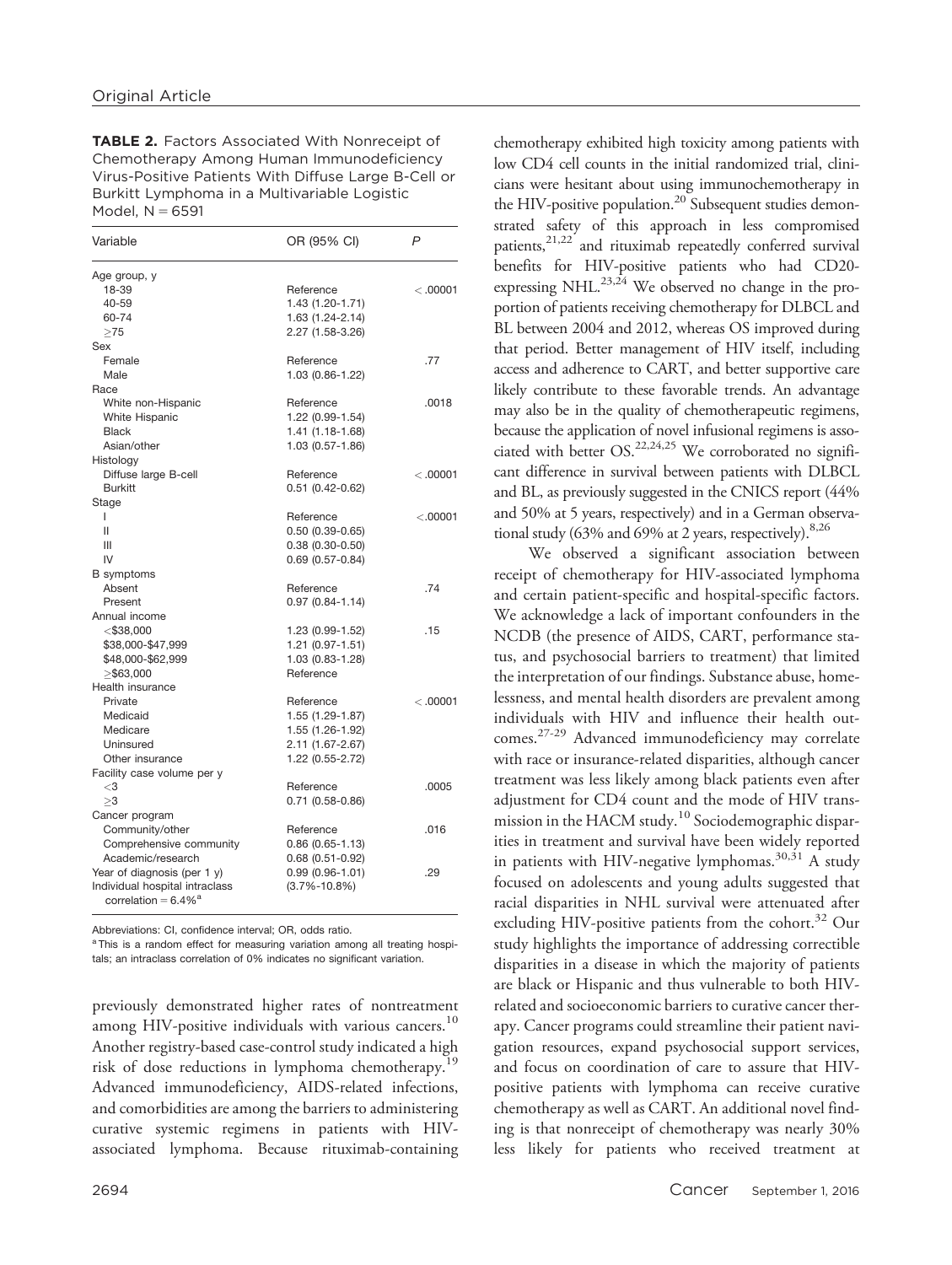

Figure 3. Overall survival curves are shown (a) for all patients with human immunodeficiency virus (HIV)-associated lymphoma and (b) for patients with HIV-associated lymphoma who received chemotherapy. (b-f) Survival curves are shown for subtypes of HIV-associated lymphoma stratified by period of diagnosis. P values for period of diagnosis are derived from Cox models adjusting for age, sex, and race. CNS indicates central nervous system.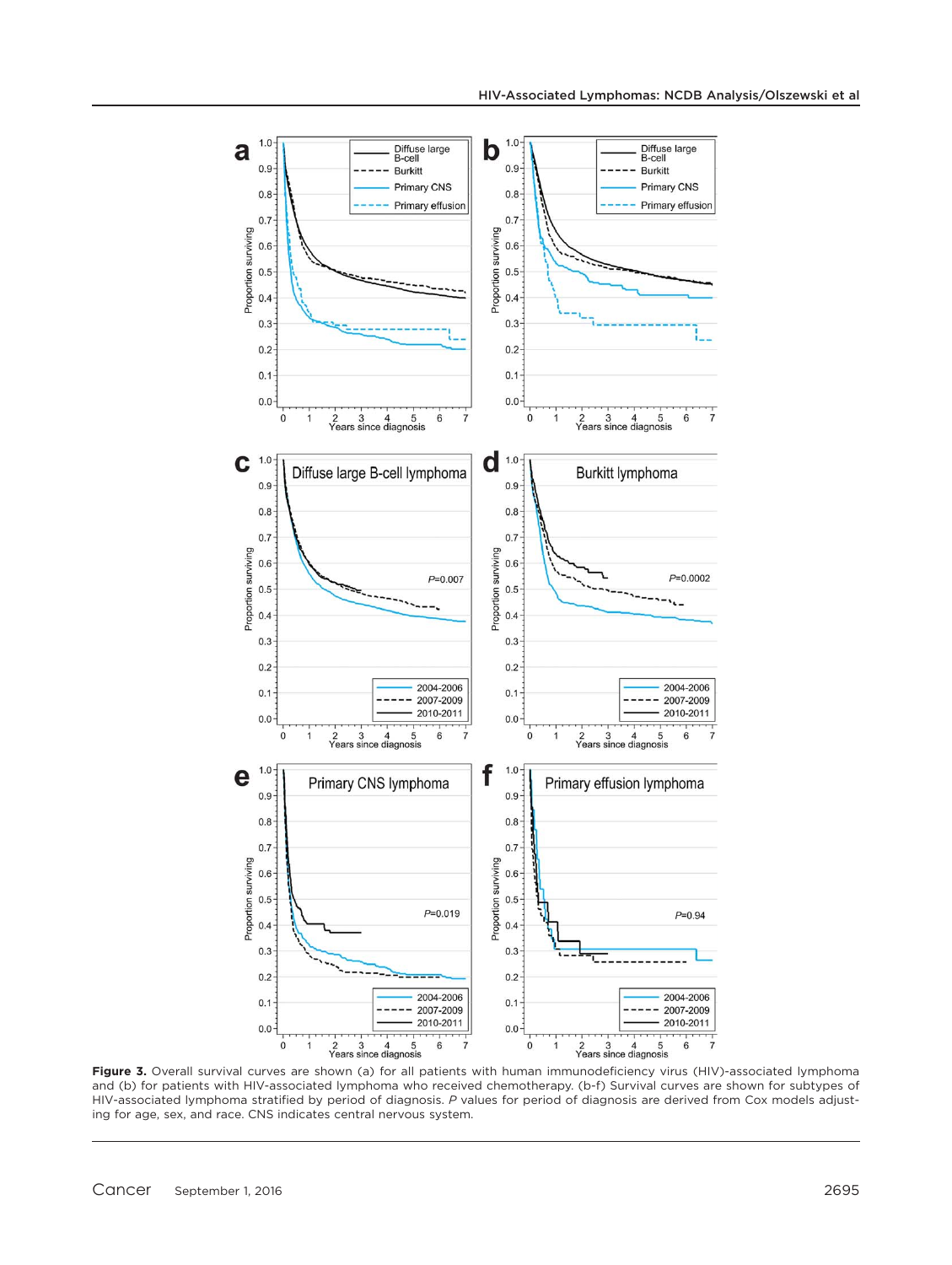institutions that treated  $\geq$ 3 HIV-associated lymphomas per year, even after adjustment for the academic/community setting. Although higher volume centers care disproportionally for metropolitan minority populations, clinicians' experience, availability of supportive services, and infectious disease expertise in the management of interactions between CART and chemotherapy all may contribute to better delivery of cancer treatment. We cannot rule out self-selection of healthier patients to receive care at academic hospitals, so additional research on potential confounding characteristics in various settings is needed. It is noteworthy that, in a recent British report focused on university hospitals, the survival of HIVpositive patients with DLBCL was actually marginally better than that for HIV-negative patients.<sup>33</sup> Centralization of care might have benefits, but we should point out that it may also create an additional burden for vulnerable patients because of the need for referral or travel, posing a risk of undesirable diagnostic or treatment delay.

We distinguished outcomes for PCNSL and PEL— 2 less common, yet problematic subtypes driven by oncogenic viruses.<sup>34</sup> PCNSL occurs in individuals with advanced AIDS and is often treated using radiation therapy alone or with supportive care only because of patients' poor clinical condition.2,35 We observed increased use of chemotherapy in patients with PCNSL after 2009 that was paralleled by increased OS during that period, although expanded use of CART may have caused those gains too, especially because remissions of HIV-associated PCNSL with CART alone have been reported.<sup>36</sup> Survival curves for patients with PCNSL largely overlapped with the curves for those for PEL in the overall cohort, yet the OS of patients with PCNSL who received chemotherapy was closer to the OS of those with DLBCL/BL, generating a hypothesis that the administration of systemic treatment may translate into better outcomes. In line with this, current National Comprehensive Cancer Network guidelines advocate high-dose methotrexate for all HIV-positive patients who have PCNSL, regardless of performance or immune status, $37$  although only prospective research can firmly establish the advantage of this approach. In contrast, outcomes in PEL remain poor regardless of chemotherapy receipt and without any evident trend, highlighting the inadequacy of currently available modalities.<sup>3</sup>

Our analysis, which relied on cancer registry data, has several additional limitations. The NCDB reports only information from accredited cancer programs, so it is not completely population-based and does not allow a calculation of standard epidemiologic measures like incidence rates, which limited us to a study of crude numbers and proportions.<sup>39</sup> In addition, as a hospital-based registry, the NCDB may not capture patients treated in private practices, restricting the scope of our analysis. Records of immune status or CART treatment were lacking, in contrast to the CNICS or HACM cohorts. An advantage of our analysis was the ability to study chemotherapy administration in various types of lymphoma, although it would be of further interest to discern treatment regimens, particularly infusional chemotherapy or rituximab use. Because CD4 counts, the presence of AIDS, and exposure to CART are critical confounders of OS in patients with HIV-associated lymphomas,<sup>1,8,40,41</sup> we could not reliably analyze prognostic factors for survival in multivariable models. Response to treatment, cause of death, and progression-free survival also were unavailable in this data set.

In conclusion, most HIV-positive patients with newly diagnosed DLBCL and BL in the United States receive active chemotherapy. OS has increased over the past decade for these patients and does not differ between DLBCL and BL. Significant sociodemographic disparities in treatment delivery need to be addressed in view of the evolving epidemiology. Centralized care may be advantageous in patients with HIV-associated lymphoma considering the correlation of hospital case volume with chemotherapy delivery. PEL continues to be characterized by a markedly worse prognosis and uncertain benefit of standard chemotherapy. Finally, US cancer registries should continue to record the HIV status of patients with NHL or even expand the scope of collected data to enable ongoing epidemiologic surveillance and health outcomes research in this population.

## FUNDING SUPPORT

This work was funded by academic departments. Adam J. Olszewski is supported by an American Society of Hematology Scholar Award.

#### CONFLICT OF INTEREST DISCLOSURES

Adam J. Olszewski reports personal fees from Bristol-Myers-Squibb and other support from Genentech outside the submitted work. Jorge J. Castillo reports grants and personal fees from Pharmacyclics, grants from Millennium and Gilead, and personal fees from Otsuka and Biogen outside the submitted work.

## AUTHOR CONTRIBUTIONS

Adam J. Olszewski designed the study, conducted the analysis, interpreted the data, and wrote the article. Jaleh Fallah interpreted the data and wrote the article. Jorge J. Castillo designed the study, interpreted the data, and wrote the article.